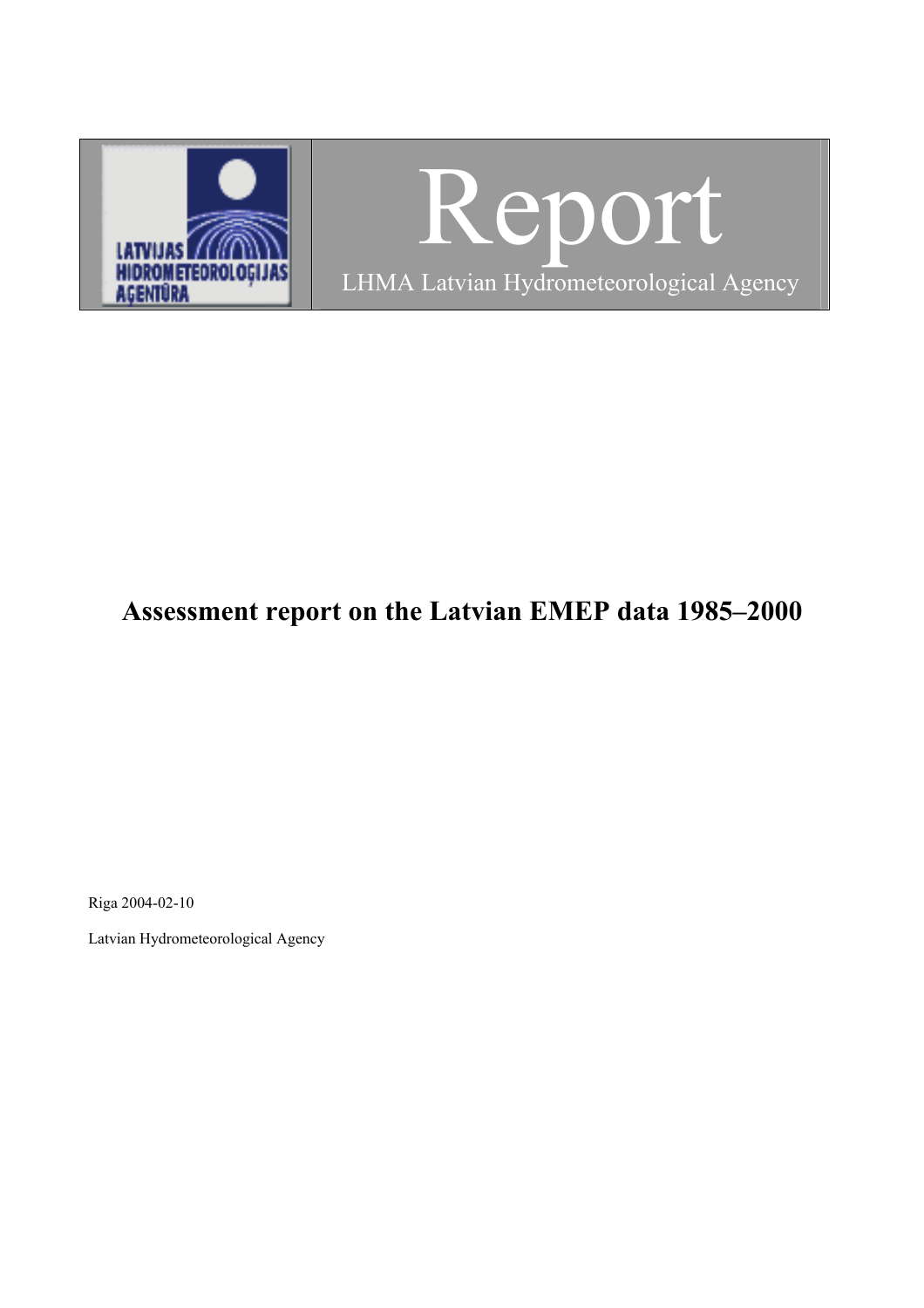# **Assessment report on the Latvian EMEP data 1985–2000**

#### *I.Lyulko, M.Frolova, I.Indriksone, P.Berga*

*Latvian Hydrometeorological Agency 165, Maskavas str., Riga LV1019, Latvia* 

*\_\_\_\_\_\_\_\_\_\_\_\_\_\_\_\_\_\_\_\_\_\_\_\_\_\_\_\_\_\_\_\_\_\_\_\_\_\_\_\_\_\_\_\_\_\_\_\_\_\_\_\_\_\_\_\_\_\_\_\_\_\_\_\_\_\_\_\_\_\_\_\_\_\_\_\_\_\_\_\_* 

### **1. Introduction**

The aim of the present report is to scrutinise the air quality and deposition in Latvia during the period 1985-2000 based on data series available under the EMEP programme and to evaluate the progress of international activities in abatement of pollution emissions under the Convention on Long-range Transboundary Air Pollution.

The present report employs the emission data provided by the Latvian Environment Agency. The ambient air and precipitation quality data have been obtained from the EMEP stations maintained by the Latvian Hydrometeorological Agency, Rucava (LV10) for 1985-2000 and Zoseni (LV16) for 1994-2000.

The Republic of Latvia has ratified the 1979 Geneva Convention on Long-range Transboundary Air Pollution by Resolution 63 of 7 July 1994 of the Cabinet of Ministers of Latvia. Later on, the following protocols to the Convention have been signed:

- the 1998 Protocol on Heavy Metals;
- the 1998 Protocol on Persistent Organic Pollutants (POPs);
- the 1999 Protocol to Abate Acidification, Eutrophication and Ground-level Ozone.

As follow-up to the 1999 Protocol to Abate Acidification, Eutrophication and Ground-level Ozone, the Cabinet of Ministers of Latvia passed on 09.09.2003 Regulation N507 on national total maximum permitted emission into ambient air. On 16 January 1997, the Cabinet of Ministers issued Resolution 13 on adhesion of Latvia to the 1984 Protocol on Long-term Financing of Co-operative Programme for Monitoring and Evaluation of the Long-range Transmission of Air Pollutants in Europe (EMEP).

# **2. Monitoring stations**



**Figure 1 EMEP stations in Latvia** 

The observations under the EMEP programme started at Rucava station (LV10) in 1985 followed by the station Zoseni (LV16) in1994. The stations have provided for the

assessment of ambient air and precipitation quality at sites under different physico-geographical conditions (Fig. 1).

The Rucava station is located in the south-western part of Latvia, some 10 km east from the Baltic Sea and 50 km south from the town of Liepaja with a

population of 95000. The Zoseni station is situated in the north-eastern part, some 30 km southeast from the town of Cesis with 20000 inhabitants.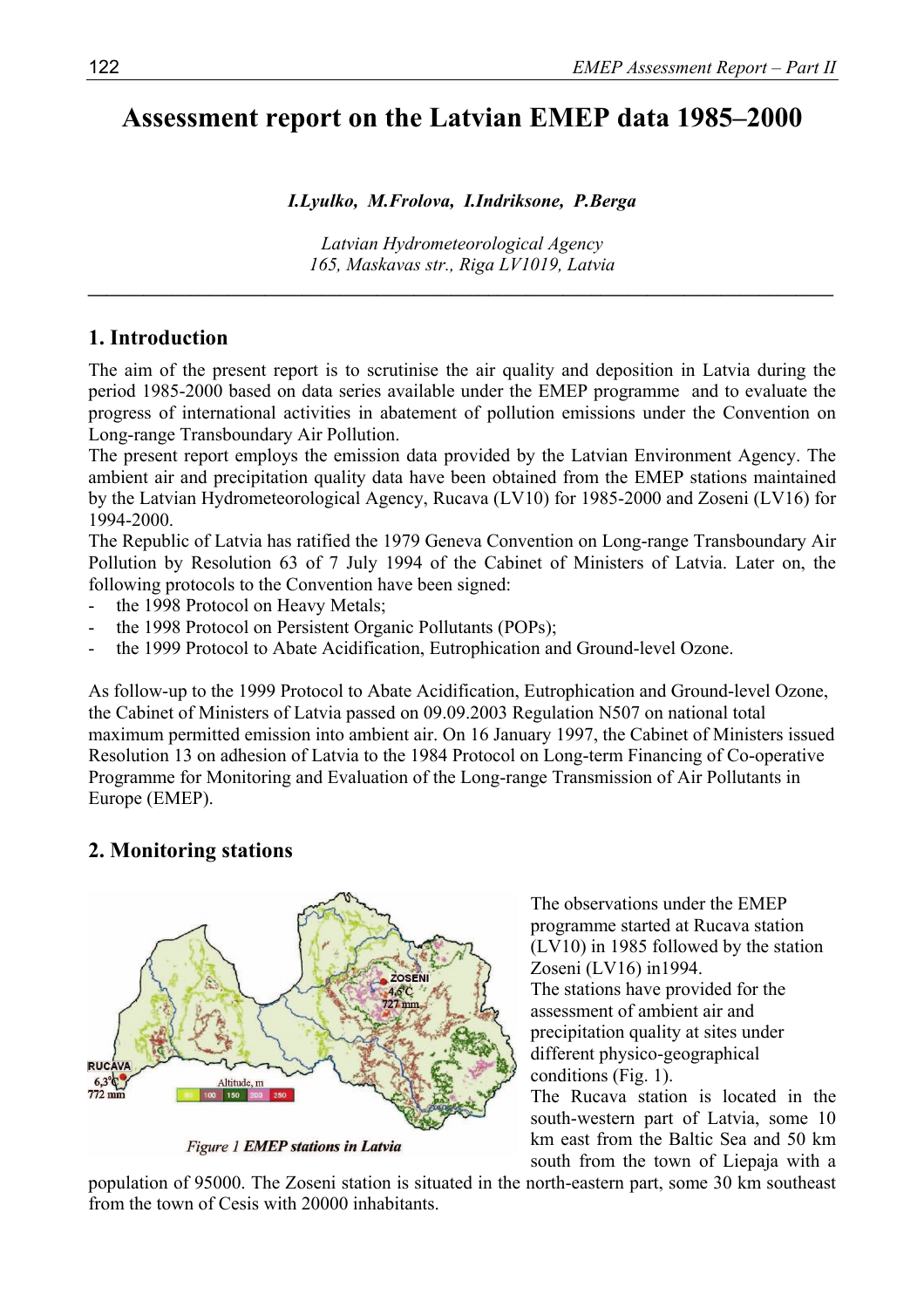The GAW programme works have been performed at the same stations. For the assessment of the impacts of transboundary transmission of air pollutants on the ecosystem of Latvia the integrated monitoring polygons, Rucava (LV01) and Zoseni (LV02), and ICP –Waters stations are placed 15 km from the regional GAW/EMEP stations.

# **3. Emissions**

Generally, the total emissions were decreasing from 1990 till 2000. Thus  $SO_x$  emissions decreased from119 kt in 1990 to18 kt. in 2000 (85% reduction). The  $NO<sub>x</sub>$  emissions fell from 92 to 37 kt  $(60\% \text{ reduction})$ , NH<sub>3</sub> emissions from 44 to 12 kt  $(73\% \text{ reduction})$  and NMVOC emissions from 143 to 69 kt (52% reduction).

A steady decline in the emission of  $SO_x$  was caused by changing to the use of natural gas at heating installations, and reduction in the number of industries. A decline in the  $NO<sub>x</sub>$  emission had been observed until 1996; since 1997, the emission has been stable. Emissions of NH3 do not seem to have changed since 1994. The NMVOC emissions have increased slightly since 1994 (Fig. 2).



 *Figure 2. Dynamics of the total emission of pollutants (kt/yr) in Latvia* 

The Cabinet of Ministers' regulation N507 on national total maximum permitted emissions into ambient air of 09.09.2003 sets the following standards to be effective from 2010:

- $\blacksquare$  101 kt/yr for sulphur dioxide;
- 61 kt/yr for nitrogen dioxide;
- $\blacksquare$  44 kt/yr for ammonium;
- 136 kt/yr for NMVOC.

The emissions of the specified substances in 2000 are not in excess of the national total maximum permitted emissions into ambient air on 2010.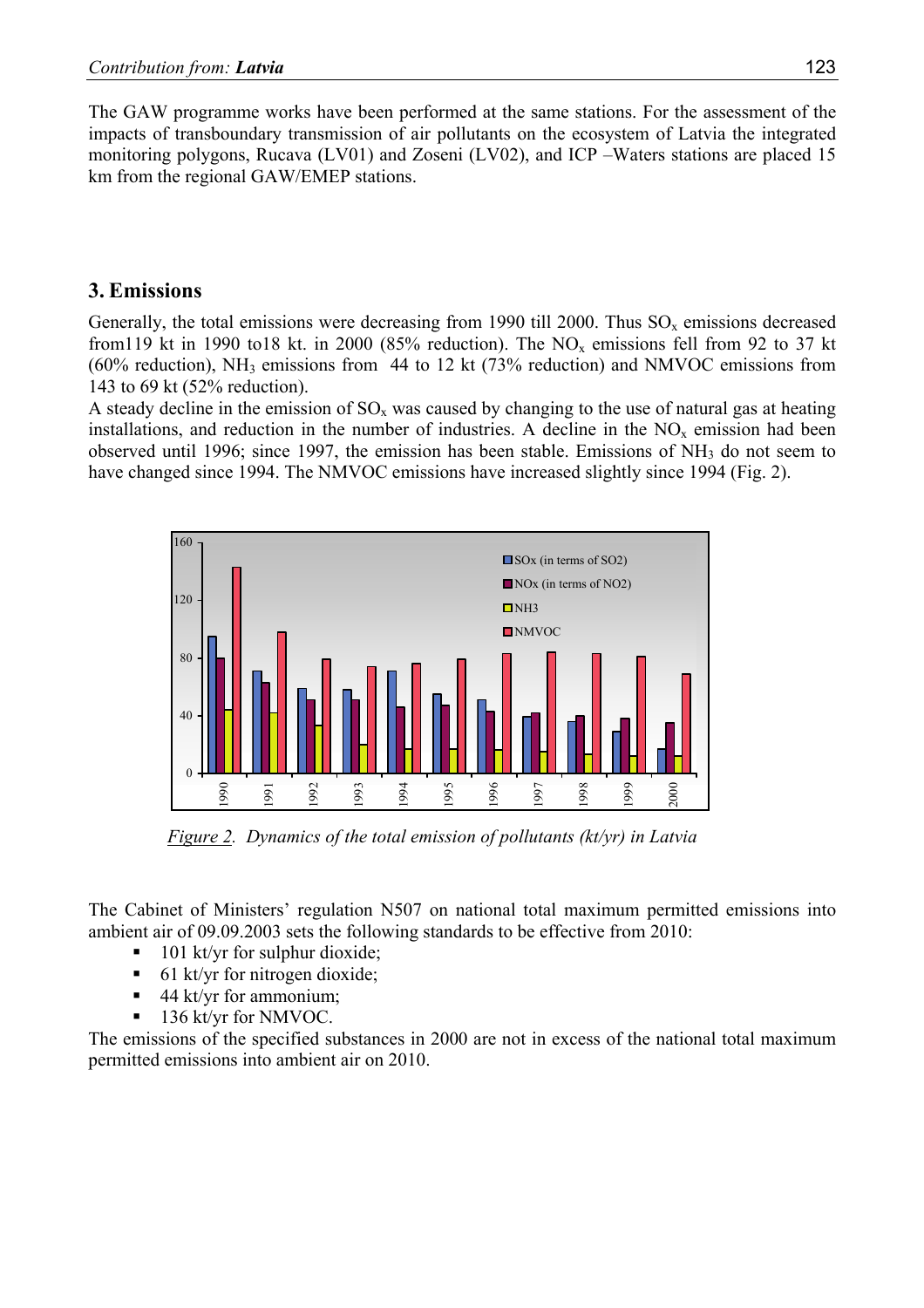# **4. Sampling and analytical methods and air quality control**

# *Sampling techniques*

In 1985-1993 daily observations covered gases and aerosols at Rucava stations. From 1994 the observation programme also comprised the sum of gases and aerosols at Rucava. Daily observations have been performed at Zoseni since 1994. The heavy metal measurements with weekly exposure started at both stations in 1994.

The implemented air sampling technique implies passing of the pumped ambient air through filters or other sorbents. In 1993 the glass tube with the absorption solution for  $SO<sub>2</sub>$  was substituted by sampling on the filter.

Precipitation sampling at Rucava had been performed with daily exposure. Daily sampling at Zoseni commenced in 1996. Monthly exposure was used at both stations for heavy metal measurements over the period under assessment. Precipitation is collected with home-made bulk samplers and Wet-only samplers. Collection of samples at the station in Rucava has been made with a Wet-only sampler since July 1996.

The tropospheric ozone measurements have been performed at Rucava from 1994, with an UVabsorption ozone monitor (ozone analyser  $O<sub>3</sub>41M$ , Environment S.A., France).

### *Analytical methods*

Spectrophotometry is used for analysis of sulphur- and nitrogen-containing compounds, ion chromatography (since 1997) for nitrates and chlorides in precipitation, and for trace elements both atomic spectrophotometry in a graphite furnace and flame spectrophotometry.

During 1985-1992, samples from the Rucava station were analysed at the Latvian Hydrometeorological Agency's (LHMA) laboratory in Ventspils; 1993-1997 – at the LHMA's laboratory in Liepaja, and since 1998 - at the LHMA's central laboratory in Riga. The EMEP station at Zoseni stated to operate in 1994; analyses of samples from the station have been performed at the LHMA's central laboratory in Riga.

# *Quality control*

The above developments should be born in mind in assessing the homogeneity of the observation data series, as should be the "human" factor and the changes in the sampling equipment, analytical techniques, and transportation of samples.

Checking of data series and statistics is based mainly on a comparison of current and earlier measurement results and knowledge of the seasonal and temporal variations.

The EMEP Data Check programme for quality control of the EMEP data has been implemented in 1996, and the data checking procedure has been documented. The historical measurement data used in the present EMEP assessment have been evaluated, involving:

- checking of the digitised historical data against the data available on paper media; the erroneous values and measurement units were amended;
- the use of the updated system of data flags introduced in 1996-1997; wherever possible, the historical data were flagged;
- individual checking and evaluation of extreme values; if the extreme values were assumed to be due to contamination, the values were rejected. Such values were frequent among the heavy metal values.

The data sets with completeness above 50% were used for statistical calculations.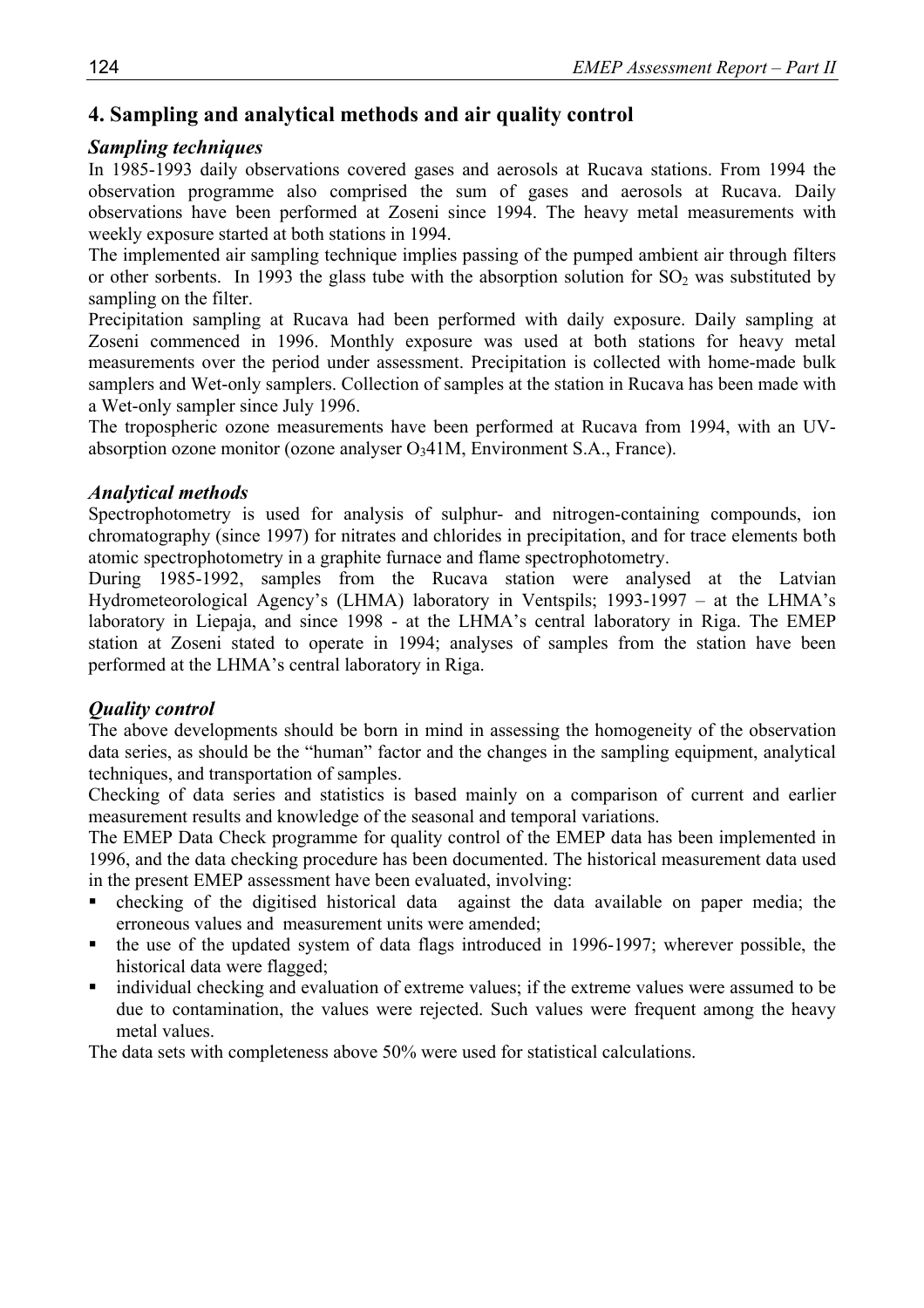# **5. Air and precipitation concentrations and deposition**

#### *Sulphur dioxide and sulphate in air*

The observations at the Rucava station show the statistically significant decrease ( $\alpha$ =0.01) of the mean concentration of sulphur dioxide in the cold period. The significance of the negative trend in the mean annual concentration is very poor, only 10 % (Fig. 3).



*Figure 3.* Mean annual and mean concentration of  $SO_2$ -S ( $\mu$ g/m<sup>3</sup>) in the cold and warm *periods of 1986-2000*

The trend in the concentration of  $SO_2$ -S at Rucava was non-monotonous. During the years 1986-1993 and 1998-2000, annual mean concentrations were decreasing, while concentrations increased a bit in the years 1994-1997. This behaviour was a result of changes in analytical laboratory and the measurement technology but also the effect of the meteorological conditions in those periods. The monotonous and statistically significant decrease ( $\alpha$ <0.05) in the annual mean concentration of sulphur dioxide was observed at both stations during the 1994-2000 observation period.







*Figure 5. SO2-S concentration of different origin, (*µ*g/m3 )* 

An analysis of the trajectories of air mass transport over the Latvia's territory in 1986-2000 showed predominance of W, NW transport (35% of the wind direction events); the determination of wind directions was hampered in 27% of cases (Fig .4).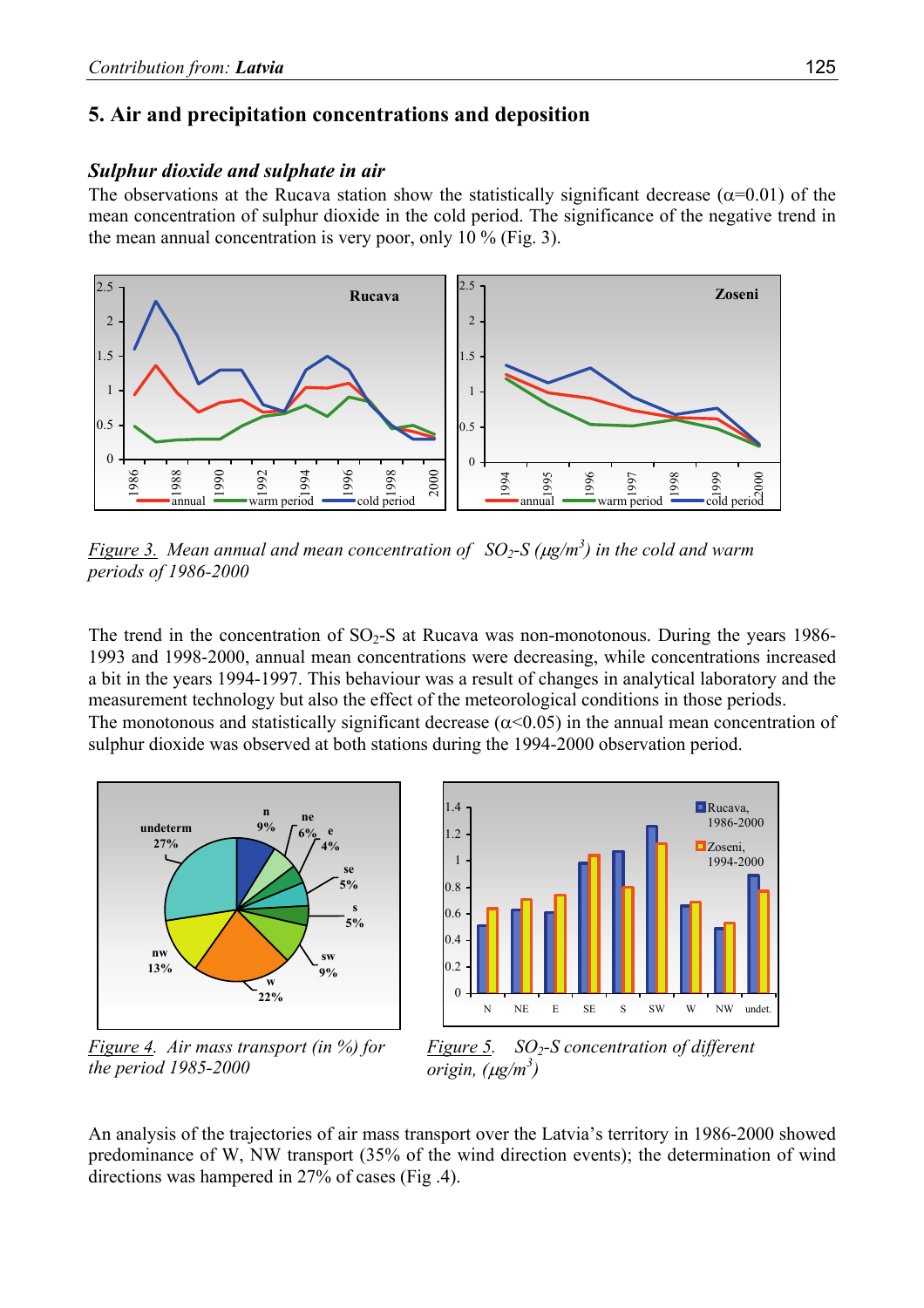The concentrations of  $SO_2$ -S at stations would be on average 2 times higher when the air trajectory originated from the S, SW directions (Fig. 5). The annual mean maximum of  $SO_2$ -S was 2.70  $\mu$ g/m<sup>3</sup> under such conditions (1988, Rucava), and the annual mean maximum concentration was 4.12  $\mu$ g/m<sup>3</sup> in the cold period (1994, Rucava). Higher concentrations were measured at stations in SE transport as well. The lowest concentrations occurred when the trajectory originated in N, NE and NW directions.

The results of the sectorial trend analysis of  $SO<sub>2</sub>-S$  has shown the negative slope of the trend for SW, S, SE, NE, E directions of air transport at the both stations and the statistically significant for

the SW and undetermined sectors at the Rucava station. Practically, no changes in the concentrations were observed for the N, W and NW sectors.

The trend analysis of the sulphate data series at Rucava has shown a statistically weak tendency of the ambient SO<sub>4</sub>-S to decrease  $(\alpha=0.1)$  in the cold period. The trend was non-monotonous. An increasing tendency was observed at Rucava in 1986-1996 though it was not statistically confirmed. (Fig. 6).



*Figure 6*. *Annual mean and mean concentrations of SO4-S (*µ*g/m3 ) in the cold and warm periods of 1986-2000*

The trend analysis has shown the statistically significant decrease  $(\alpha <$  $0.05$ ) in the annual means of SO<sub>4</sub>-S of 1994-2000 at both stations.

Like for SO<sub>2</sub>-S, concentration of  $SO_4^2$ -S at both stations would increase 2 times on average in SW and S air mass transport. At Zoseni, the concentration is 2 times higher in SE and E transport as well.

The results of the sectorial trend analysis of  $SO<sub>4</sub>-S$  have shown the negative slope of the trends for all directions of air transport, and statistically significant for the S, E, SE and undetermined sectors (Rucava).



#### *Sulphate in precipitation*

*Figure 7. Annual mean concentrations of SO4-S (*µ*g/l) in precipitation* 

The statistically evident trends  $(\alpha < 0.05)$ in the annual mean sulphate concentrations shown in Fig. 7 were also observed in the concentrations corrected for the sea-salt effect.

Data at Rucava station show that sulphate from sea-salt particles on the average constituted between 2 and 8% of the total precipitation sulphate.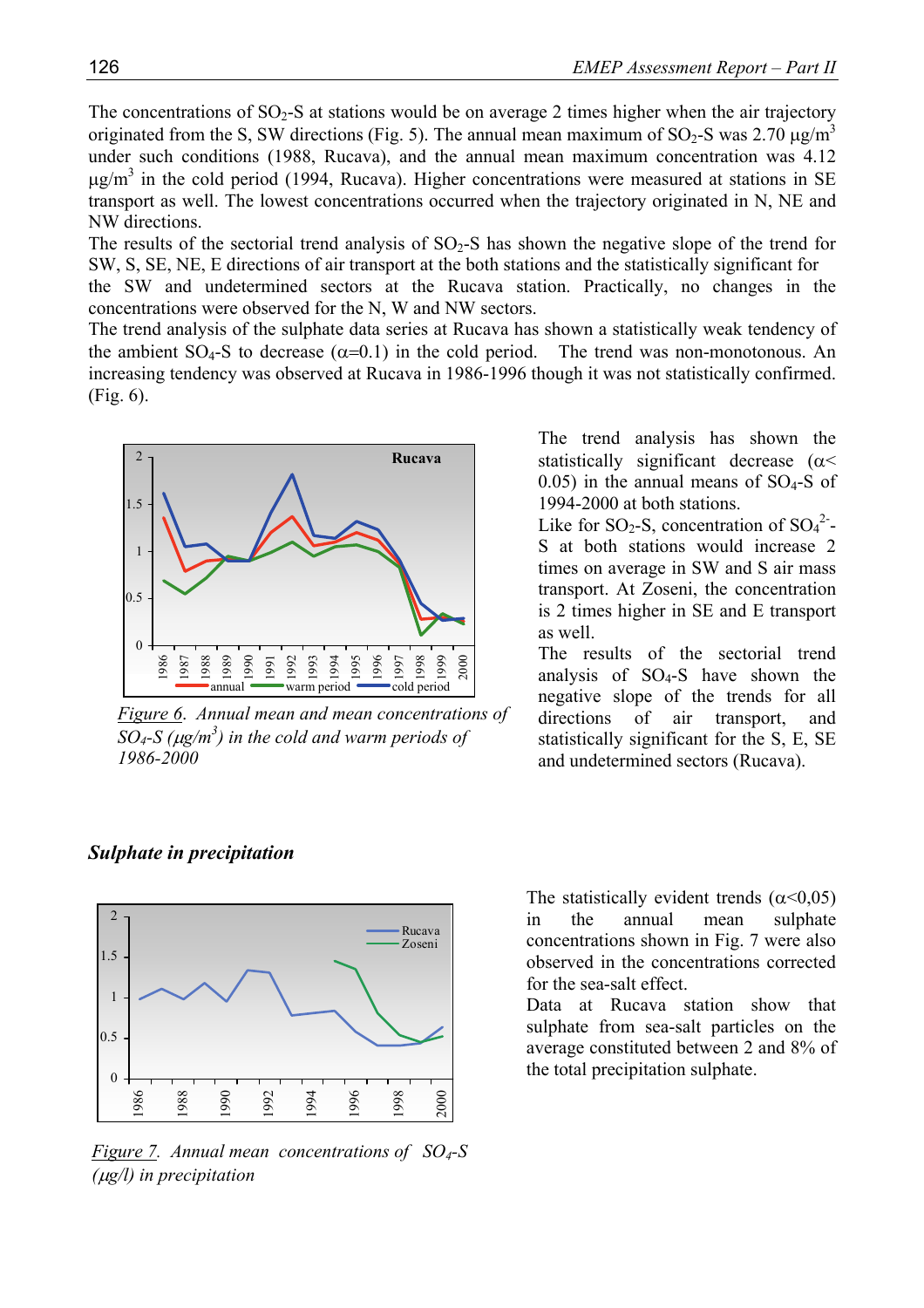#### *Nitrogen compounds in air and precipitation*

The observations at the Rucava station show statistically significant decreases ( $\alpha$ =0.001) in the annual mean concentrations during 1986-2000. The statistically significant decrease in the  $NO<sub>2</sub>-N$ mean concentrations has been revealed for all directions of air mass transport (Fig. 8). The significance of the negative trend in annual mean concentrations at the Zoseni station was very poor, only  $10\%$ .

As for directional dependence concentrations of  $NO<sub>2</sub>-N$  were observed to be higher by a factor of 1.5 at both stations when the air trajectories originated from the SW and S directions. Lower concentrations occurred when the trajectories originated in the N, NW, NE directions.



 *Figure 8. Trends in NO2-N (*µ*g/m3 ) at Rucava of different origin* 

SW and S air mass transport brought about higher concentrations of total  $NO<sub>3</sub>-N$  and total NH<sub>4</sub>-N at both stations. At Rucava, higher concentrations of total  $NO<sub>3</sub>-N$  were observed in W transport as well. Higher concentrations of these substances would be recorded at Rucava, in the various air transport trajectories (Fig. 9).

A significant decrease ( $\alpha$ =0.05) in the annual mean concentrations of total NH<sub>4</sub>-N can be noted in the SE directions at Rucava.



*Figure 9. Concentration of total NO3-N and total NH4-N (*µ*g/m3 ) of different origin* 

The trend analysis of the  $NO<sub>3</sub>-N$  and  $NH<sub>4</sub>-N$  data series in precipitation has in general revealed a slightly expressed decreasing tendency  $(\alpha=0.1)$  in the annual mean concentrations of nitrate (Fig.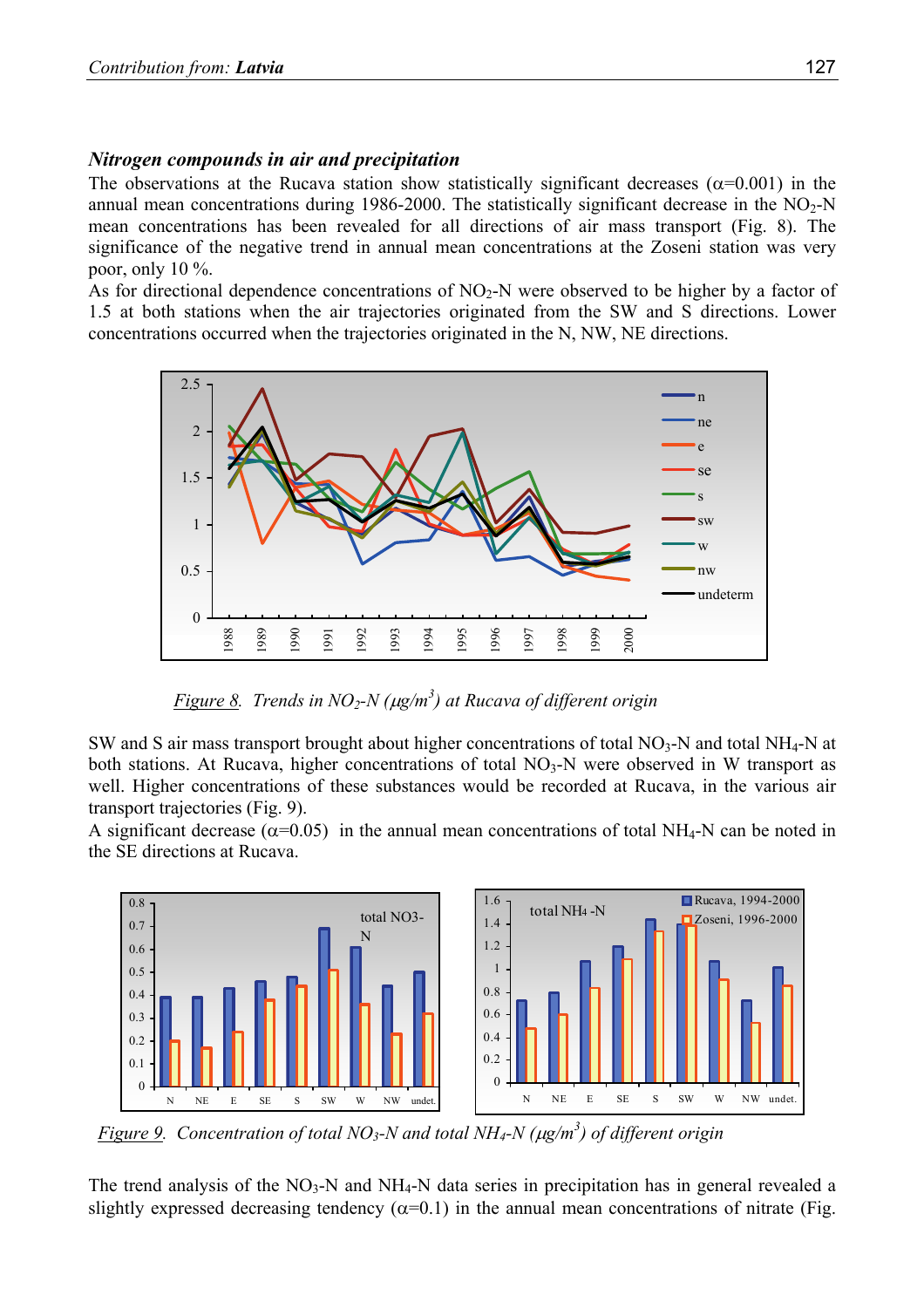

10). The decrease is more obvious in the cold period ( $\alpha$ =0.01). No statistically significant reduction in the annual mean concentrations of ammonium has been ascertained for both stations (Fig. 11).

*Figure 10. Annual mean concentration of NO3-N (*µ*g/l) in precipitation*



*Figure 11. Annual mean concentrations of NH4-N (*µ*g/l) in precipitation* 

#### *Basic cations and pH in precipitation*

Generally, basic cations in the precipitation at Zoseni are ordered in decreasing concentrations:  $Ca^{2+}$  $> Na<sup>+</sup> > K<sup>+</sup>$  and Mg<sup>2+</sup> and are in correspondence with the order of the concentrations for the most of Latvia. At Rucava, the order is different:  $Na^+ > Ca^{+2} > K^+ > Mg^{+2}$ . This is attributable to the proximity of the Baltic Sea.

The trend analysis of the annual values of basic cations has shown negative significant trends for calcium and potassium at both stations (Fig. 12).The long-term mean pH in precipitation was 4.53 at Rucava and 5.20 at Zoseni. As natural precipitation has pH 5.3-6.5, the precipitation at Rucava is classed as acidic and at Zoseni as neutral.

No significant trend has been found for the pH annual values at both stations; the upward trend at the significance level 0.05 was ascertained for the cold period at Rucava.



*Figure 12. Annual mean concentrations of basic cations (mg/l) in precipitation* 

#### *Heavy metals*

Both precipitation and aerosols at Rucava station would show higher concentrations of Cd and Pb than at Zoseni station (Fig.13 and Fig.14). A significant decreasing tendency ( $\alpha$ =0.05) has been found at both stations for annual values of Pb in precipitation.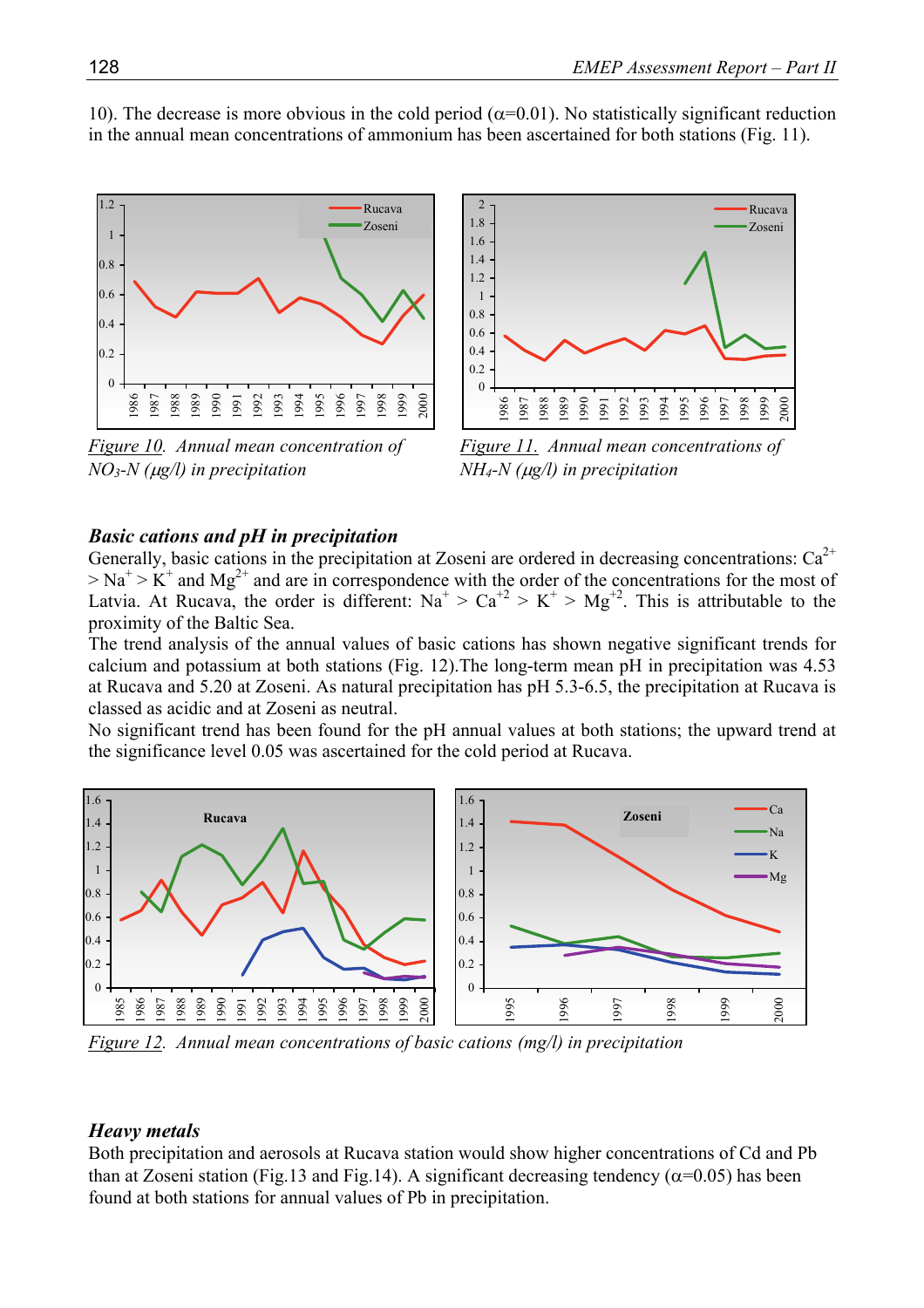

*Figure 13. Annual mean concentrations of Cd,*  <sup>µ</sup>*g/l, in precipitation* 



No significant trends have been found for the annual concentrations of Pb and Cd in air at any of the stations.





*Figure 15. Pb concentration rose (ng/m3*



The concentrations of Pb in air at Rucava were 1.5 times higher in SW transport than in E and NW transport, At Zoseni, lead concentrations in SW, S and SE air transport were 1.5-2 times as high as in N, NW and NE transport (Fig. 15).

The sectorial analysis showed higher Cd values in winds from the SE, S and SW sectors at Rucava and in winds from the E, SE, S and SW sectors at Zoseni (Fig. 16).

#### *Ground-level ozone*

The annual mean concentrations of ozone at Rucava station varied between 41  $\mu$ g/m<sup>3</sup> and 54  $\mu$ g/m<sup>3</sup>. The decrease of the mean annual concentrations of ozone and daily maximums during 1994-2000 is statistically insignificant.



*Figure17. Distribution of the ground-level ozone concentrations (µg/m3 ) by the wind sectors*

The sectorial analysis showed lower annual means ozone concentrations in south-westerly winds. For other sectors, the concentrations are distributed evenly.

The situation is similar in the cold period of the year; higher concentrations have been reported in north-westerly, easterly and south-easterly winds.

This contrasts with the warm period of the year, with increased concentrations measured in prevailing westerly and south-westerly winds (Fig. 17).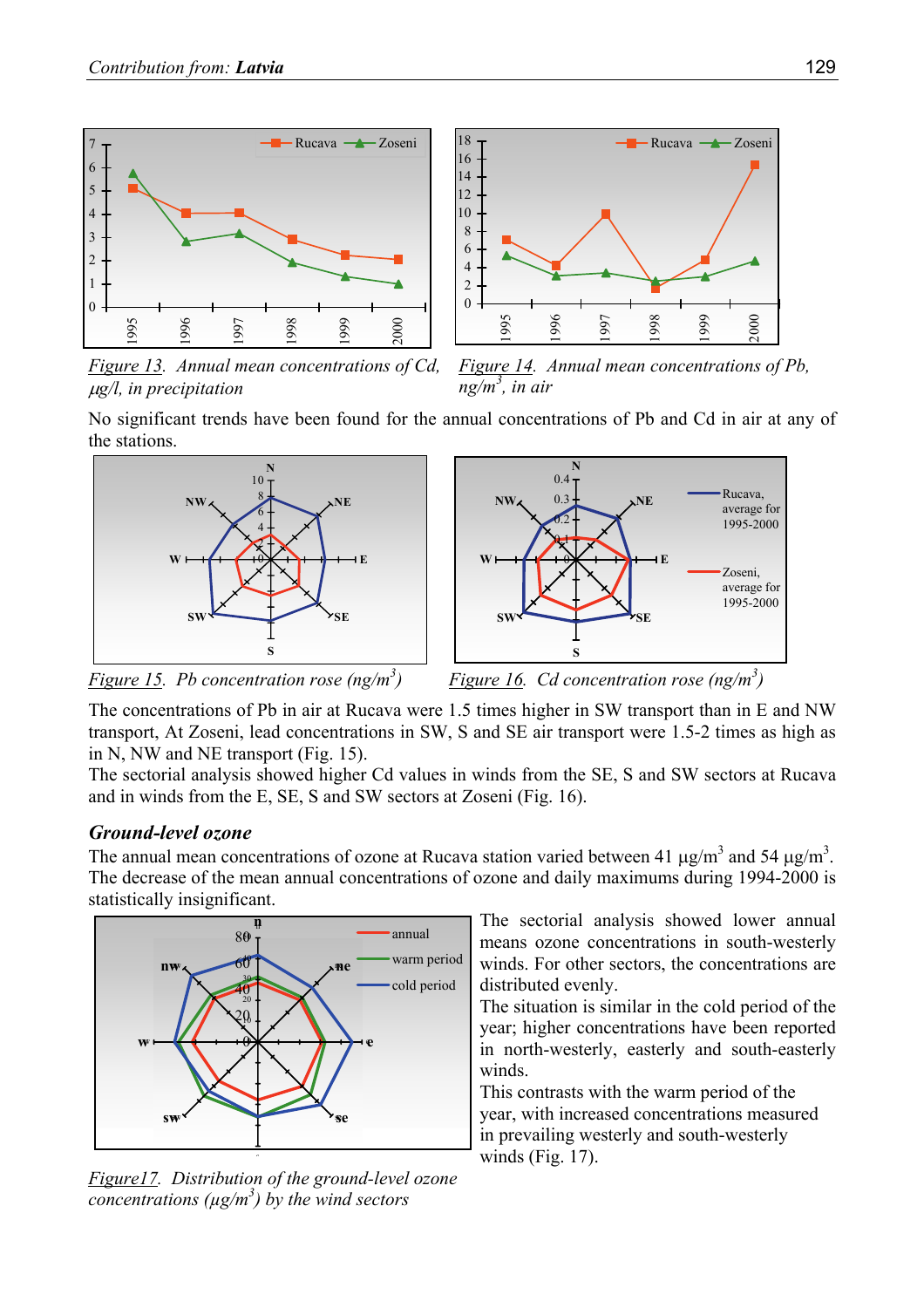#### *Deposition*

Deposition from the atmosphere is the major indicator of precipitation and ambient air quality, and of ecosystems.

Table 1 on the whole, sulphur and nitrogen compounds and basic cations deposited in larger amounts at Zoseni, except for Na wet deposition that was higher at Rucava due to the likely effect of the seawater. Rucava would show higher depositions of heavy metals.

| Amounts, $mg/m^2$ | Rucava          | Rucava          | Zoseni          |
|-------------------|-----------------|-----------------|-----------------|
|                   | $(1986 - 2000)$ | $(1995 - 2000)$ | $(1995 - 2000)$ |
| $SO_4$ -S         | $300 - 970$     | 300-630         | $320 - 1100$    |
| $NO3-N$           | $200 - 590$     | 200-410         | $270 - 800$     |
| $NH_4-N$          | 210-480         | $210 - 450$     | $270 - 860$     |
| Ca                | 140-810         | 140-650         | 320-1080        |
| Na                | $210 - 1040$    | 210-710         | $190 - 400$     |
| K                 |                 | 56-200          | 80-270          |
| Mg                |                 | 50-90           | 120-270         |
| Pb                |                 | 1.25-4.01       | $0.68 - 4.42$   |
| Cd                |                 | $0.07 - 0.15$   | $0.03 - 0.11$   |

Table 1. Wet deposition of substances at EMEP stations

Statistically significant decreasing trends were observed for wet deposition of sulphate, as well as for nitrate, calcium, potassium and lead (Fig. 18).



*Figure 18. Variation tendency in sulphur wet deposition, mg/m2 Figure 19*. *Precipitation amount (mm)*

The downward trend of  $SO_4$ -S,  $NO_3$ -N, Ca, K and Pb deposition is attributed to the decreasing precipitation concentrations and, though less clear  $(\alpha=0.1)$ , decreasing precipitation amount (Fig. 19).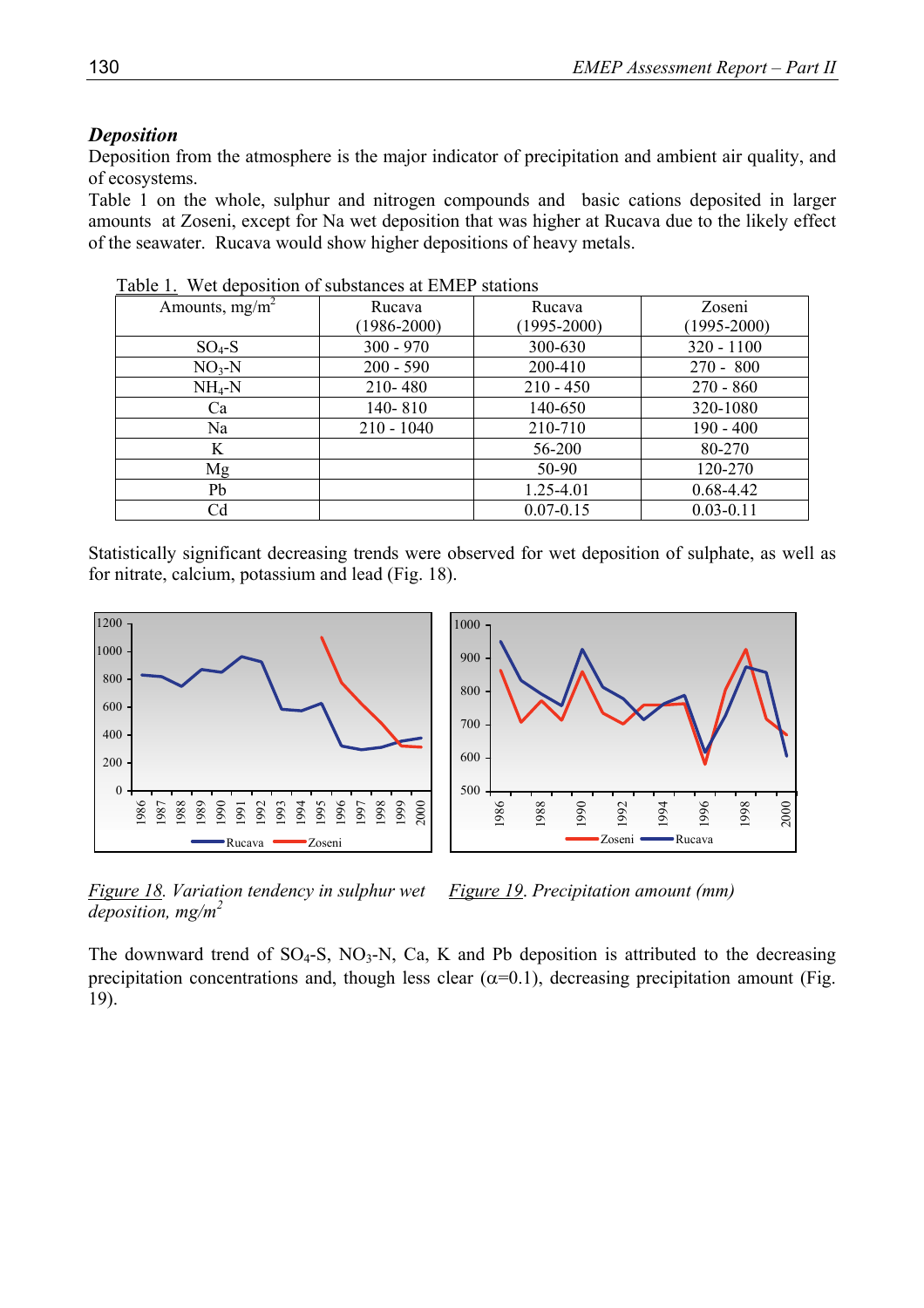# **6. Conclusions**

- 1. Significant reductions in sulphur dioxide and nitrogen dioxide emissions have been observed over Europe and in Latvia during the recent 15 years. Accordingly, the Latvian EMEP stations showed statistically significant decreases in the mean concentrations of  $SO_2$ -S and  $NO_2$ -N in air and in the weighted mean concentrations of  $SO_4^2$ -S, NO<sub>3</sub>-N, K<sup>+</sup>, Ca<sup>2+</sup> and Pb in precipitation. No significant trend has been found for the pH annual values at both stations.
- 2. Higher sulphur and nitrogen concentrations have been measured in air and precipitation in the cold period of the year; and the downward trend was more pronounced in that period.
- 3. Analyses of the trajectories of air mass transport over the Latvia's territory in 1986-2000 have shown the predominance of W-NW transport (35% per year). In SW and S transport, both stations reported 2 times higher concentrations of sulphur- and nitrogen-containing substances than in N and NW transport. Higher concentrations were measured at the stations in E and SE transport as well.
- 4. The sectorial trend analysis of the  $SO_2$ -S and  $NO_2$ -N concentrations for 1986-2000 has shown negative slope of trends in different air mass transport, with statistical significance for the SW sector for  $SO_2$ -S and for all sectors for  $NO_2$ -N.
- 5. Statistically significant decreasing trends were observed for the deposition of sulphate and nitrate, as well as for calcium and potassium during 1986-2000 and for Pb for 1995-2000.
- 6. The effect of transboundary transmission of air pollutants on ecosystems manifested itself in lower pH and higher heavy metal concentrations in south-western Latvia (IM station Rucava) compared to its continental region (IM station Zoseni). Sulphate concentrations in precipitation have in general decreased significantly ( $\alpha$ <0.05) at the IM stations at Rucava and Zoseni. The tendency for decrease has been ascertained for the groundwater and stream water of both IM stations. Long-running (1946-2000) observations performed at the ICP-Waters stations have shown increasing sulphate concentrations since the mid-1980-ies; in the years 1985-2000, the sulphate concentration was stable.